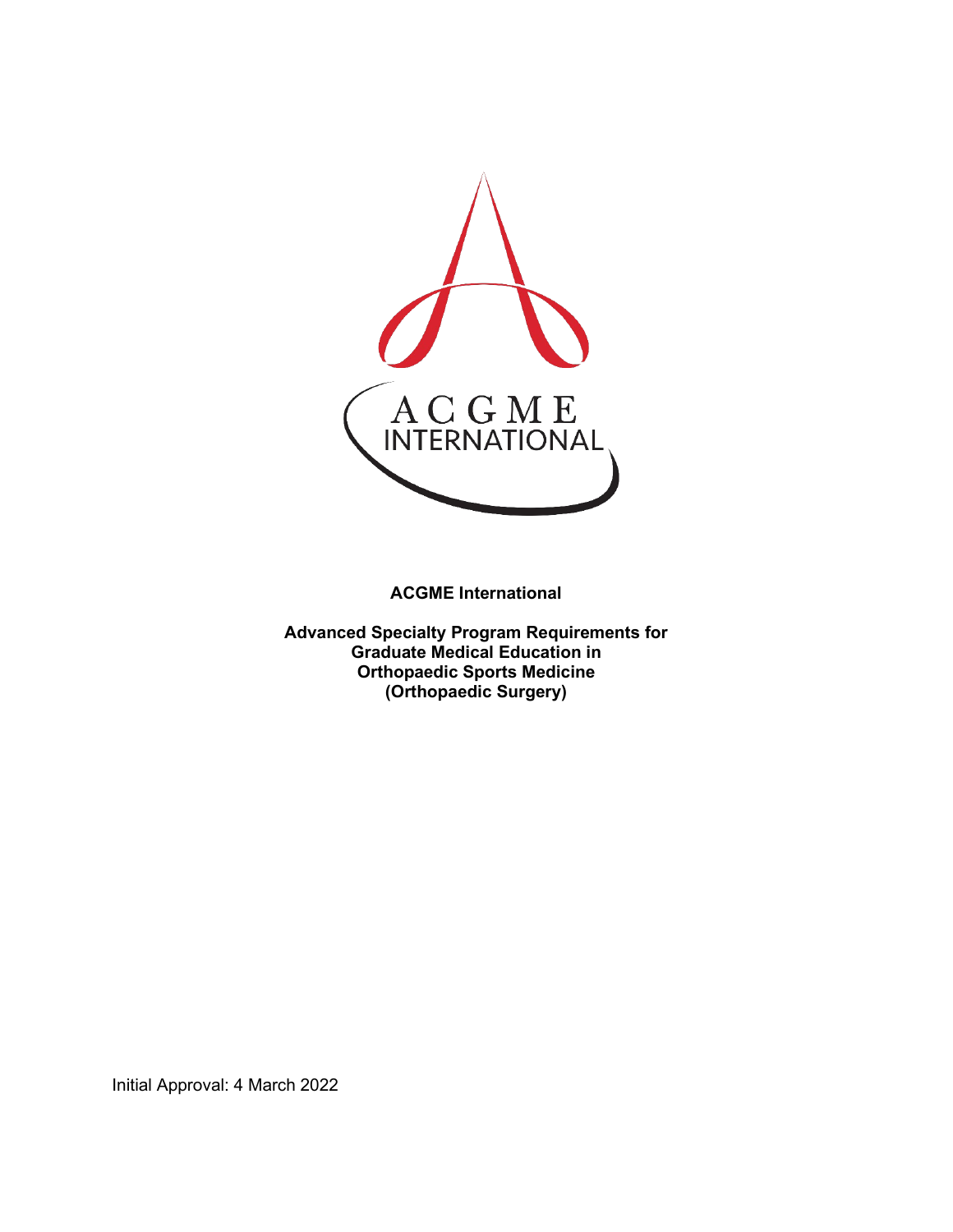# **ACGME International Specialty Program Requirements for Graduate Medical Education in Sports Medicine (Orthopaedic Surgery)**

## **Int. Introduction**

*Background and Intent: Programs must achieve and maintain Foundational Accreditation according to the ACGME-I Foundational requirements prior to receiving Advanced Specialty Accreditation. The Advanced Specialty Requirements noted below complement the ACGME-I Foundational Requirements. For each section, the Advanced Specialty Requirements should be considered together with the Foundational Requirements.*

# **Int. I. Definition and Scope of the Specialty**

Orthopaedic sports medicine is a distinct subspecialty in the field of orthopaedic surgery focused on understanding, preventing, and treating injuries and conditions that occur in active people of all ages and abilities, including athletes and non-athletes.

## **Int. II. Duration of Education**

Int. II.A. The educational program in orthopaedic sports medicine must be 12 or 24 months in length.

## **I. Institution**

# **I.A. Sponsoring Institution**

See International Foundational Requirements, Section I.A.

# **I.B. Participating Sites**

- I.B.1. When orthopaedic residents and fellows are being educated at the same participating site, the residency director and fellowship director must jointly prepare and utilize a written agreement specifying the educational relationship between the residency and fellowship programs, the roles of the residency and fellowship directors in determining the educational program of residents and fellows, the roles of the residents and fellows in patient care, and how clinical and educational resources will be shared equitably.
- I.B.1.a) Both program directors should together closely monitor the relationship between residency and fellowship education.

### **II. Program Personnel and Resources**

# **II.A. Program Director**

II.A.1. Prior to appointment, the program director must demonstrate the following: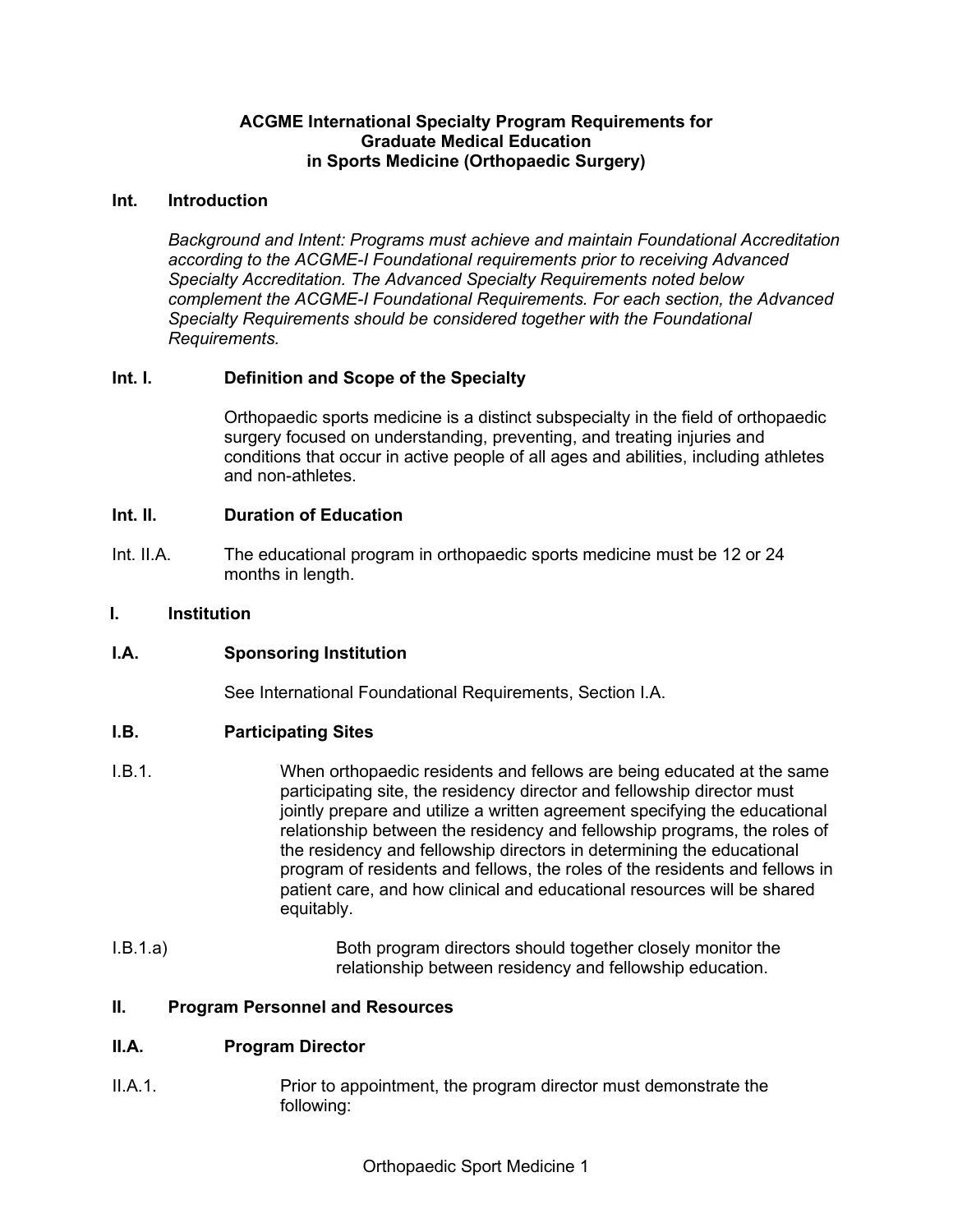| II.A.1.a) | completion of an Accreditation Council for Graduate Medical<br>Education (ACGME)-accredited or ACGME-I-accredited<br>orthopaedic sports medicine fellowship; and,                                                                                      |
|-----------|--------------------------------------------------------------------------------------------------------------------------------------------------------------------------------------------------------------------------------------------------------|
| II.A.1.b) | evidence of periodic updates of knowledge and skills to discharge<br>the roles and responsibilities for teaching, supervision, and formal<br>evaluation of fellows.                                                                                    |
| II.B.     | <b>Faculty</b>                                                                                                                                                                                                                                         |
| II.B.1.   | There must be at least two core physician faculty members in addition to<br>the program director.                                                                                                                                                      |
| II.B.1.a) | Core faculty members must have certification in orthopaedic<br>sports medicine.                                                                                                                                                                        |
| II.B.1.b) | Core faculty members must be actively involved in the education<br>and supervision of fellows during the length of the educational<br>program.                                                                                                         |
| II.C.     | <b>Other Program Personnel</b>                                                                                                                                                                                                                         |
|           | See International Foundational Requirements, Section II.C.                                                                                                                                                                                             |
| II.D.     | <b>Resources</b>                                                                                                                                                                                                                                       |
| II.D.1.   | Resources must include:                                                                                                                                                                                                                                |
| II.D.1.a) | outpatient facilities;                                                                                                                                                                                                                                 |
| II.D.1.b  | a physical therapy or athletic training facility equipped with the<br>modern therapeutic modalities used in the treatment of the injured<br>sports medicine patient;                                                                                   |
| II.D.1.c  | operating room facilities with modern equipment, including<br>arthroscopes, adjunctive equipment for arthroscopy, and<br>necessary imaging equipment; and,                                                                                             |
| II.D.1.d  | clinical services in musculoskeletal imaging, physical therapy, and<br>primary care sports medicine.                                                                                                                                                   |
| II.D.2.   | A sufficient number and variety of new and follow-up patients must be<br>available to ensure adequate clinical experience for each fellow without<br>adversely diluting the educational experience of the orthopaedic surgery<br>residents if present. |

# **III. Fellow Appointment**

# **III.A. Eligibility Criteria**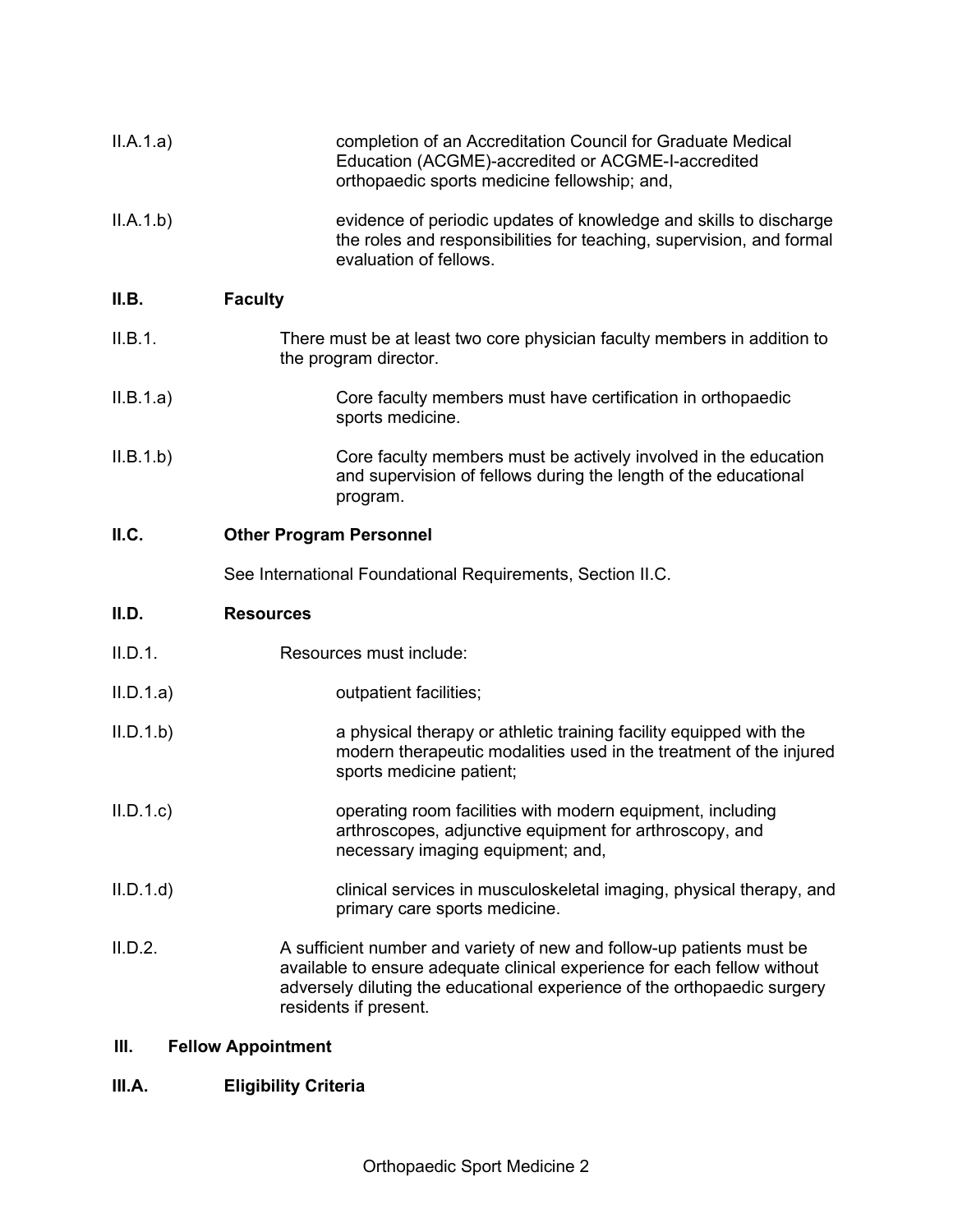| III.A.1.          | Prior to appointment, fellows must have completed an ACGME- or<br>ACGME-I-accredited residency in orthopaedic surgery, or an orthopaedic<br>surgery residency acceptable to the program director and the Sponsoring<br>Institution's Graduate Medical Education Committee (GMEC). |
|-------------------|-----------------------------------------------------------------------------------------------------------------------------------------------------------------------------------------------------------------------------------------------------------------------------------|
| III.A.1.a)        | When evaluating candidates who are not graduates of an<br>ACGME-or ACGME-I-accredited residency program, the GMEC<br>should assess each applicant's clinical experience, potential for<br>autonomous practice, and knowledge of orthopaedic surgery<br>principles.                |
| III.B.            | <b>Number of Fellows</b>                                                                                                                                                                                                                                                          |
|                   | See International Foundational Requirements, Section III.B.                                                                                                                                                                                                                       |
| IV.               | <b>Specialty-Specific Educational Program</b>                                                                                                                                                                                                                                     |
| IV.A.             | <b>ACGME-I Competencies</b>                                                                                                                                                                                                                                                       |
| IV.A.1.           | The program must integrate the following ACGME-I Competencies into<br>the curriculum.                                                                                                                                                                                             |
| IV.A.1.a)         | Professionalism                                                                                                                                                                                                                                                                   |
| IV.A.1.a)(1)      | Fellows must demonstrate a commitment to<br>professionalism and an adherence to ethical principles.                                                                                                                                                                               |
| IV.A.1.b)         | <b>Patient Care and Procedural Skills</b>                                                                                                                                                                                                                                         |
| IV.A.1.b)(1)      | Fellows must provide patient care that is compassionate,<br>appropriate, and effective for the treatment of health<br>problems and the promotion of health. Fellows must<br>demonstrate competence in:                                                                            |
| IV.A.1.b).(1).(a) | evaluating (history, physical examination, and<br>imaging) and managing both operative and non-<br>operative patients with sports injuries or conditions;                                                                                                                         |
| IV.A.1.b)(1)(b)   | making sound clinical decisions;                                                                                                                                                                                                                                                  |
| IV.A.1.b)(1)(c)   | differentiating between those sports injuries that<br>require immediate surgical treatment and those that<br>can be treated non-operatively;                                                                                                                                      |
| IV.A.1.b)(1)(d)   | providing acute care of orthopaedic and other acute<br>sports medicine injuries that may occur during<br>athletic competition and dealing with those injuries<br>on the athletic field;                                                                                           |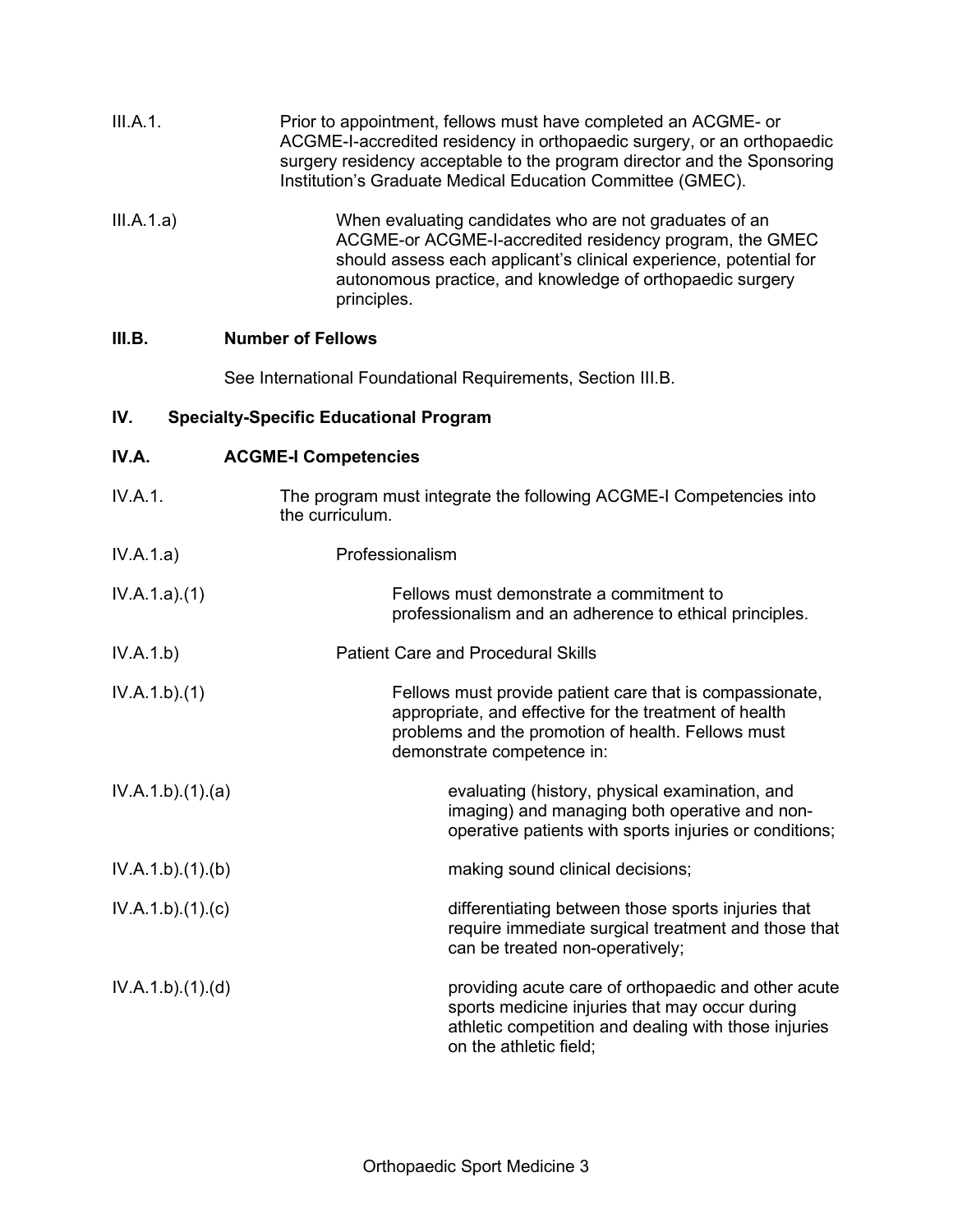| IV.A.1.b)(1)(e)  | decision-making regarding an athlete's ability to<br>participate in practice or competition safely,<br>including application of return-to-play criteria;                                                                                               |
|------------------|--------------------------------------------------------------------------------------------------------------------------------------------------------------------------------------------------------------------------------------------------------|
| IV.A.1.b)(1)(f)  | managing patients with typical histories and<br>physical findings of chronic orthopaedic sports<br>injuries; and,                                                                                                                                      |
| IV.A.1.b)(1)(g)  | ordering and interpreting radiologic examinations<br>used for diagnosis of sports injuries, including<br>specific views, bone scans, computerized axial<br>tomography scans, and magnetic resonance<br>imaging.                                        |
| IV.A.1.b)(2)     | Fellows must be able to perform all medical, diagnostic,<br>and surgical procedures considered essential for<br>orthopaedic sports medicine, including the following<br>operative procedures:                                                          |
| IV.A.1.b)(2).(a) | arthroscopy (regenerative or repair procedures),<br>allograft, and implantation procedures involving<br>articular cartilage;                                                                                                                           |
| IV.A.1.b)(2)(b)  | capsulorrhaphy and arthroscopy for glenohumeral<br>instability;                                                                                                                                                                                        |
| IV.A.1.b)(2).(c) | elbow arthroscopy and open procedures;                                                                                                                                                                                                                 |
| IV.A.1.b)(2)(d)  | knee multi-ligament repair and reconstruction;                                                                                                                                                                                                         |
| IV.A.1.b)(2)(e)  | meniscus repair procedures;                                                                                                                                                                                                                            |
| IV.A.1.b)(2)(f)  | open or arthroscopic treatment for<br>acromioclavicular instability;                                                                                                                                                                                   |
| IV.A.1.b)(2)(g)  | repair and reconstruction procedures for knee<br>instability, including anterior cruciate ligament<br>(ACL) reconstruction;                                                                                                                            |
| IV.A.1.b)(2).(h) | repair, reconstruction, and treatment procedures for<br>patellofemoral instability; and,                                                                                                                                                               |
| IV.A.1.b)(2).(i) | rotator cuff repair and treatment procedures.                                                                                                                                                                                                          |
| IV.A.1.c)        | <b>Medical Knowledge</b>                                                                                                                                                                                                                               |
| $IV.A.1.c.$ (1)  | Fellows must demonstrate knowledge of established and<br>evolving biomedical clinical, epidemiological, and social-<br>behavioral sciences, as well as the application of this<br>knowledge to patient care. Fellows must demonstrate<br>knowledge of: |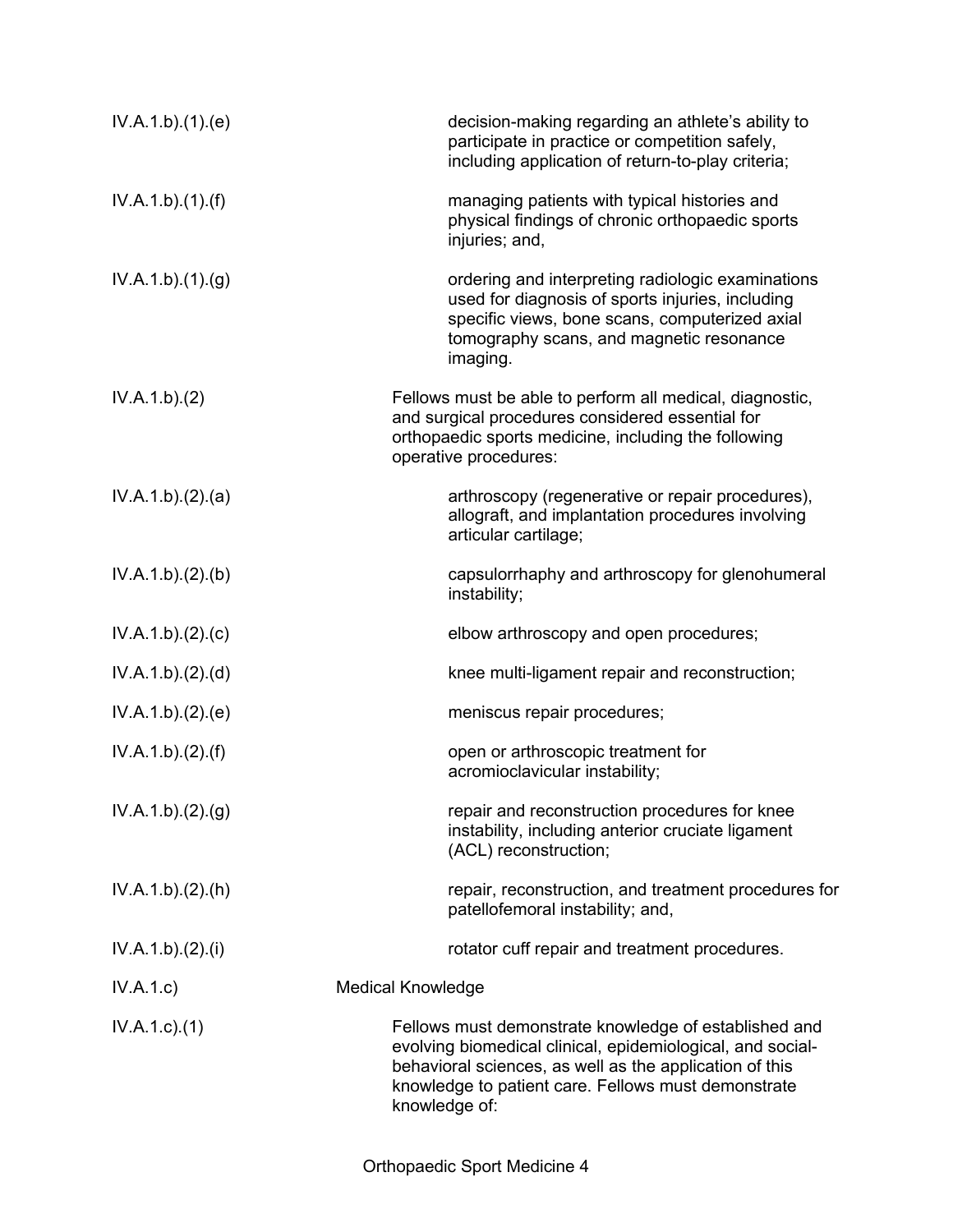| $IV.A.1.c$ . $(1).$ $(a)$   | basic sciences related to orthopaedic sports<br>medicine, medicolegal issues, and musculoskeletal<br>disorders and injuries;                                                                                                                           |
|-----------------------------|--------------------------------------------------------------------------------------------------------------------------------------------------------------------------------------------------------------------------------------------------------|
| $IV.A.1.c$ . $(1).$ (b)     | the indications, risks, and limitations of commonly<br>performed procedures in orthopaedic sports<br>medicine;                                                                                                                                         |
| $IV.A.1.c$ ). $(1).$ (c)    | the role of medical treatments, including available<br>biologic interventions used in orthopaedic sports<br>medicine;                                                                                                                                  |
| $IV.A.1.c$ . $(1).$ $(d)$   | the use of therapeutic modalities in physical<br>therapy, including how to assess the<br>appropriateness and efficacy of a treatment plan;                                                                                                             |
| $IV.A.1.c$ . $(1).$ (e)     | common primary care medical problems that occur<br>in sports medicine, how to recognize those<br>problems, and how to either treat or refer patients<br>appropriately;                                                                                 |
| $IV.A.1.c$ ). $(1)$ . $(f)$ | the psychological effect of injuries on athletes;                                                                                                                                                                                                      |
| $IV.A.1.c.$ (1).(g)         | sports equipment, including braces, orthotics, and<br>protective devices, intended to allow the athlete to<br>continue to compete; and,                                                                                                                |
| $IV.A.1.c$ . $(1).(h)$      | the application of research methods, including the<br>ability to critically analyze research reports and to<br>design and implement clinical or basic research in<br>the field of orthopaedic sports medicine.                                         |
| IV.A.1.d)                   | Practice-based Learning and Improvement                                                                                                                                                                                                                |
| IV.A.1.d)(1)                | Fellows must demonstrate the ability to investigate and<br>evaluate their care of patients, to appraise and assimilate<br>scientific evidence, and to continuously improve patient<br>care based on constant self-evaluation and lifelong<br>learning. |
| IV.A.1.e)                   | <b>Interpersonal and Communication Skills</b>                                                                                                                                                                                                          |
| IV.A.1.e. (1)               | Fellows must demonstrate interpersonal and<br>communication skills that result in the effective exchange<br>of information and collaboration with patients, their<br>families, and health professionals.                                               |
| IV.A.1.f)                   | <b>Systems-based Practice</b>                                                                                                                                                                                                                          |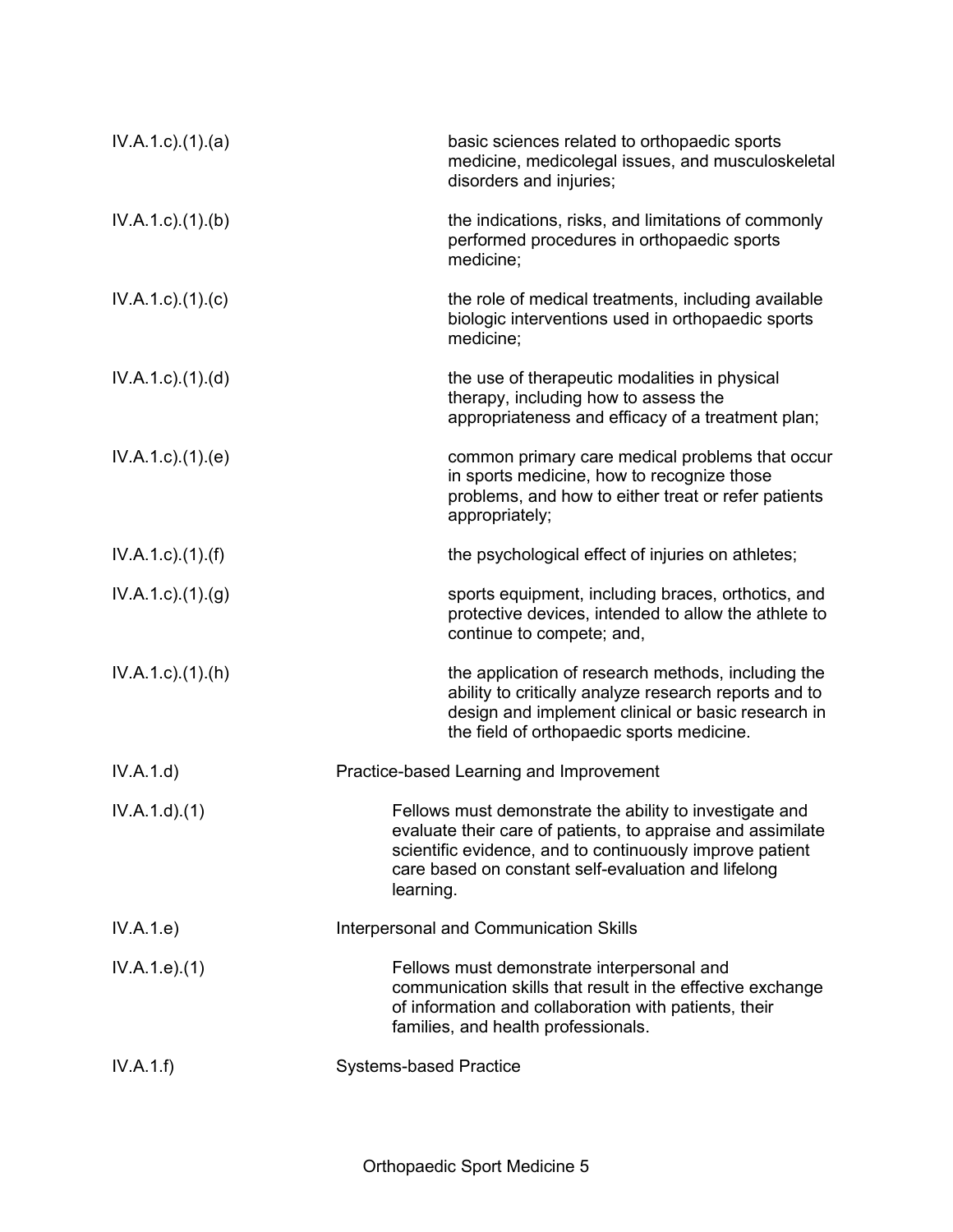| IV.A.1.f)(1) | Fellows must demonstrate an awareness of and<br>responsiveness to the larger context and system of health<br>care, including the social determinates of health, as well as<br>the ability to call effectively on other resources in the |
|--------------|-----------------------------------------------------------------------------------------------------------------------------------------------------------------------------------------------------------------------------------------|
|              | system to produce optimal care.                                                                                                                                                                                                         |

# **IV.B. Regularly Scheduled Educational Activities**

- IV.B.1. The program must regularly hold subspecialty conferences with active faculty member and fellow participation, including at least:
- IV.B.1.a) one weekly teaching conference;
- IV.B.1.b) one monthly morbidity and mortality conference; and,
- IV.B.1.c) one monthly journal club in orthopaedic sports medicine.
- IV.B.2. The didactic curriculum must include:
- IV.B.2.a) the basic sciences as they relate to orthopaedic sports medicine, including anatomy, biomechanics, mechanisms of sports injuries, and biology of healing;
- IV.B.2.b) multimodal pain treatment, including non-narcotic pain medications and alternative pain reducing modalities;
- IV.B.2.c) sports medicine issues in the areas of cardiology, dermatology, pulmonology, preventive medicine, pediatric and adolescent medicine, exercise physiology, environmental exposure, athletic populations, team physicians, and protective equipment (including braces); and,
- IV.B.2.d) the evaluation of practices that ensure and improve patient safety, as well as instruction in established patient safety measures.
- **IV.C. Clinical Experiences**
- IV.C.1. The program must provide advanced education to ensure each fellow develops special expertise in orthopaedic sports medicine.
- IV.C.1.a) The educational program must emphasize a scholarly approach to clinical problem solving, self-directed study, teaching, development of analytic skills and surgical judgment, and research.
- IV.C.2. Clinical experiences must emphasize the pathology and biomechanics of athletic injuries and the effects of injury on the athlete, including both physical and psychological manifestations.
- IV.C.3. Clinical experiences must include: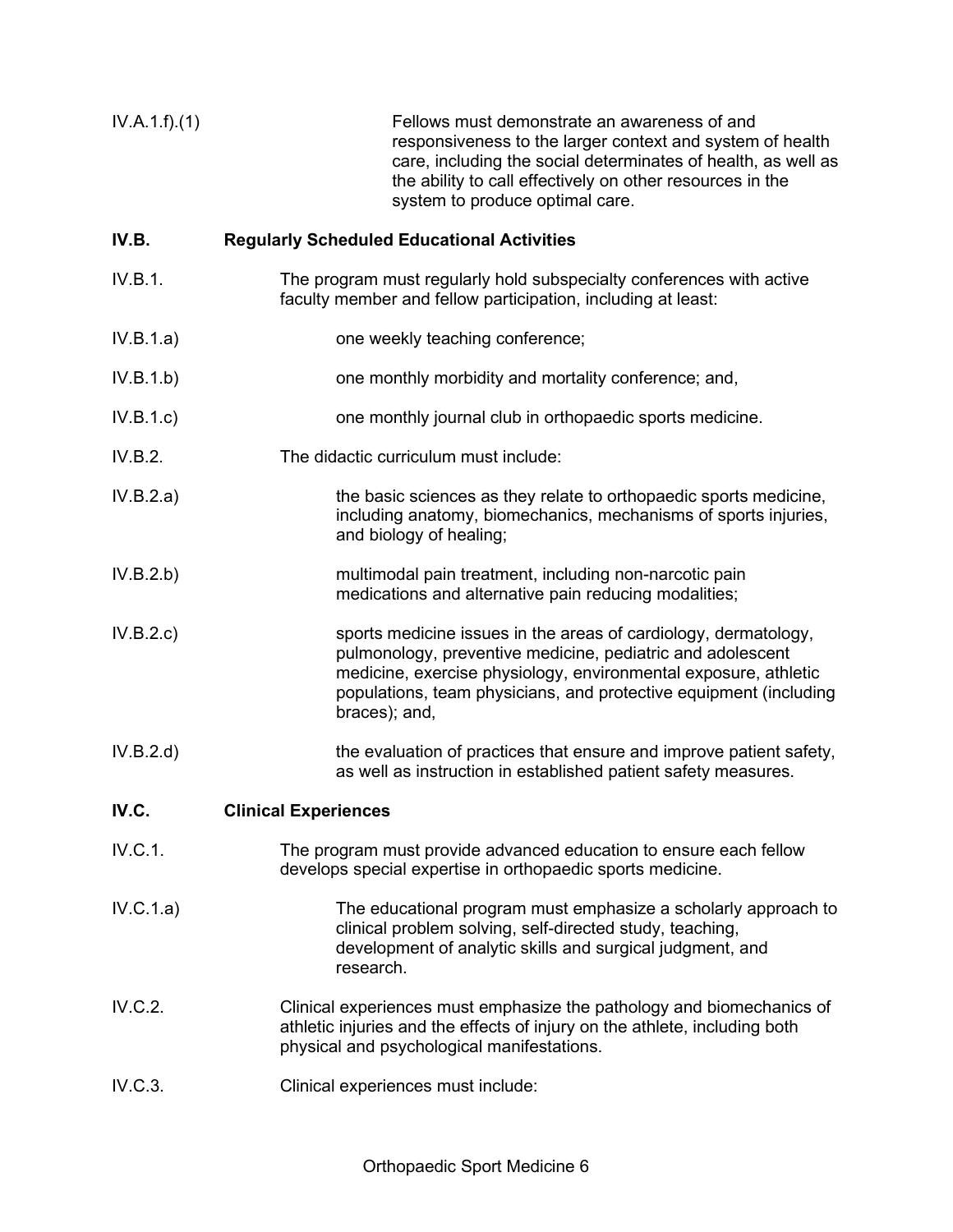| IV.C.3.a)    | continuing responsibility with appropriate supervision for patients<br>with acute and chronic athletic injuries;                                                                                         |
|--------------|----------------------------------------------------------------------------------------------------------------------------------------------------------------------------------------------------------|
| IV.C.3.a)(1) | Fellows must continue to provide care for their own post-<br>operative patients until discharge or until the patients' post-<br>operative conditions are stable and the episode of care is<br>concluded. |
| IV.C.3.b)    | observing the natural course of athletic injuries and the effects of<br>various therapeutic modalities on their outcome;                                                                                 |
| IV.C.3.c)    | appropriate utilization of laboratory tests, diagnostic imaging,<br>physical modalities, non-operative treatment, and operative<br>procedures for the diagnosis and management of athletic injuries;     |
| IV.C.3.d)    | managing patients with a wide variety of sports medicine<br>problems;                                                                                                                                    |
| IV.C.3.e)    | providing consultation with faculty member supervision on the<br>management of injuries in athletes;                                                                                                     |
| IV.C.3.f)    | working with athletic teams and/or athletic organizations;                                                                                                                                               |
| IV.C.3.g)    | providing on-site athletic event coverage;                                                                                                                                                               |
| IV.C.3.h)    | experience with athletic training and physical therapy; and,                                                                                                                                             |
| IV.C.3.i)    | clearly defined educational responsibilities for fellows, allied health<br>personnel, and residents and medical students if present.                                                                     |
| IV.C.3.i)(1) | These teaching experiences should correlate basic<br>biomedical knowledge with the clinical aspects of<br>orthopaedic sports medicine.                                                                   |
| IV.C.4.      | Fellows must document their operative experience in a timely manner by<br>reporting all cases in the ACGME-I Case Log System.                                                                            |
| IV.C.5.      | Fellows should maintain a close working relationship with orthopaedic<br>residents and other fellows in orthopaedic surgery subspecialties and in<br>other disciplines when present.                     |
| IV.D.        | <b>Scholarly Activity</b>                                                                                                                                                                                |
| IV.D.1.      | Fellows must participate in basic and/or clinical hypothesis-based<br>research.                                                                                                                          |
| IV.D.2.      | The program must provide scheduled and protected time and facilities for<br>research activities by fellows.                                                                                              |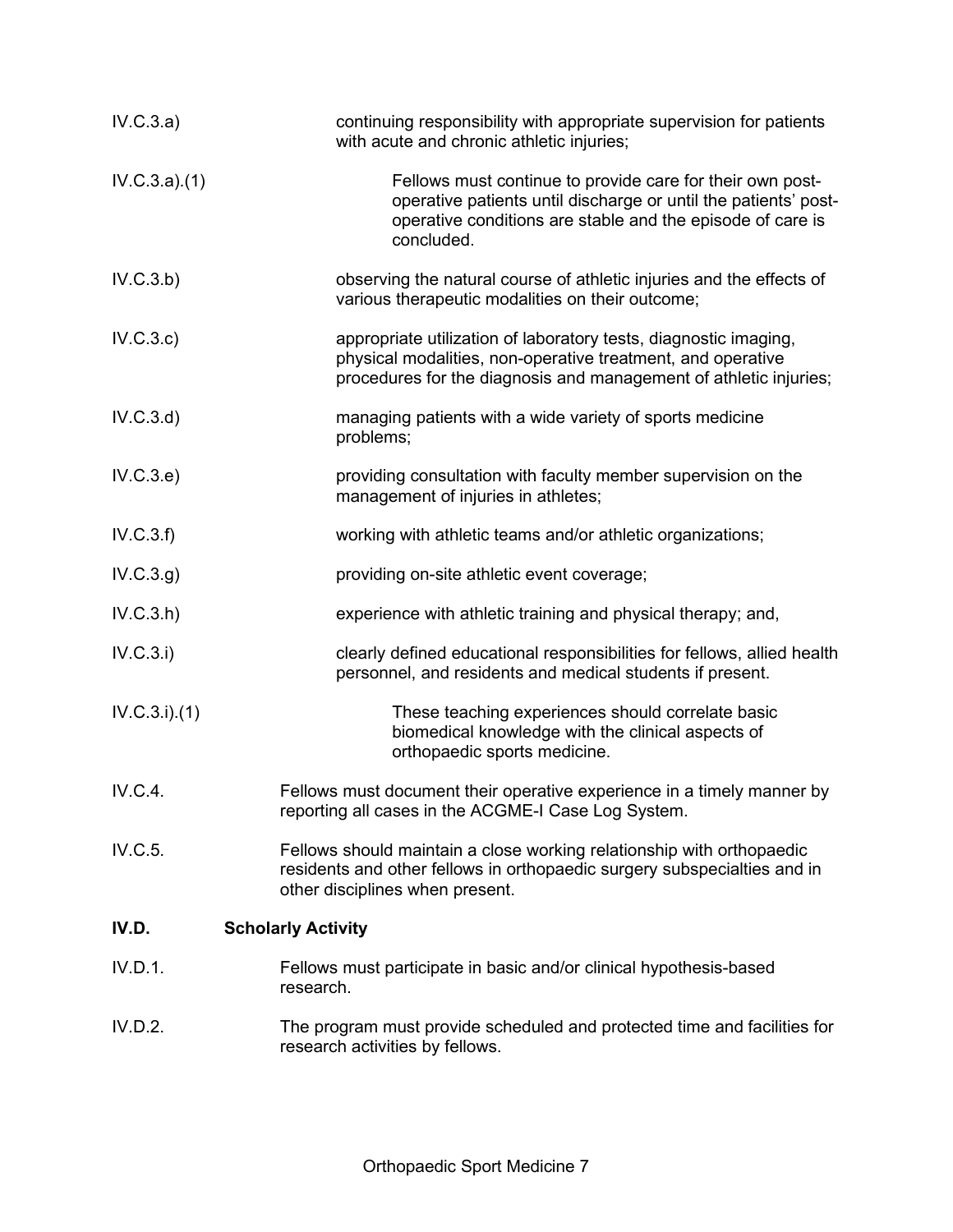| IV.D.2.a) | For a 12-month program, protected time for fellow research<br>activities should be a minimum of two days per month, averaged<br>over the program.                                                                                                                                                                                                 |
|-----------|---------------------------------------------------------------------------------------------------------------------------------------------------------------------------------------------------------------------------------------------------------------------------------------------------------------------------------------------------|
| IV.D.2.b) | For a 24-month program, protected time for fellow research<br>activities should be a minimum of one day a month, averaged over<br>the program.                                                                                                                                                                                                    |
| IV.D.3.   | Each fellow should demonstrate scholarship during the program through<br>one or more of the following: peer-reviewed publications; abstracts,<br>posters, or presentations at international, national, or regional meetings;<br>publication of book chapters; or lectures or formal presentations, such as<br>grand rounds or case presentations. |

## **V. Evaluation**

## **V.A. Fellow Evaluation**

V.A.1. Programs must evaluate fellows within six weeks following entry into the program for expected entry-level skills so that additional education and training can be provided in a timely manner to address identified deficiencies.

# **V.B. Clinical Competency Committee**

See International Foundational Requirements, Section V.B.

# **V.C. Faculty Evaluation**

See International Foundational Requirements, Section V.C.

### **V.D. Program Evaluation and Improvement**

See International Foundational Requirements, Section V.D.

### **V.E. Program Evaluation Committee**

See International Foundational Requirements, Section V.E.

# **VI. The Learning and Working Environment**

### **VI.A. Principles**

See International Foundational Requirements, Section VI.A.

# **VI.B. Patient Safety**

See International Foundational Requirements, Section VI.B.